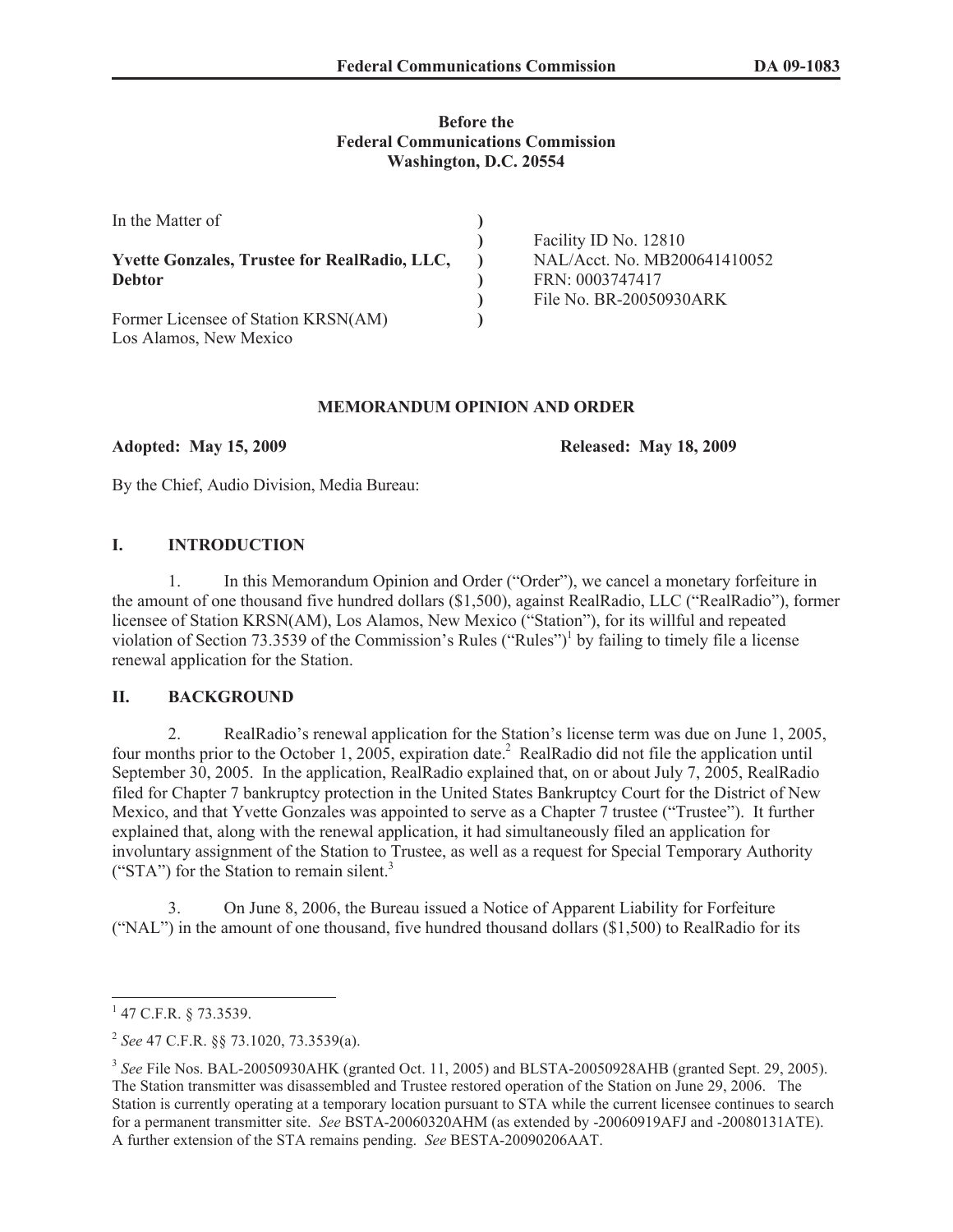violation of Section 73.3539 of the Rules.<sup>4</sup> Trustee filed a Request for Cancellation of Proposed Forfeiture ("Request") on June 23, 2006.<sup>5</sup> In support of its Request, Trustee states that the Station remains in bankruptcy and is currently silent.<sup>6</sup> It claims that the former licensee, RealRadio, is no longer associated with the Station, and that to impose a forfeiture would only harm innocent creditors of the bankrupt former licensee. Trustee asserts these reasons warrant a cancellation of the assessed forfeiture.

### **III. DISCUSSION**

4. The forfeiture amount proposed in this case was assessed in accordance with Section 503(b) of the Act,<sup>7</sup> Section 1.80 of the Rules,<sup>8</sup> and the Commission's *Forfeiture Policy Statement*.<sup>9</sup> In assessing forfeitures, Section 503(b)(2)(E) of the Act requires that we take into account the nature, circumstances, extent and gravity of the violation and, with respect to the violator, the degree of culpability, any history of prior offenses, ability to pay, and such other matters as justice may require.<sup>10</sup>

5. The Commission has generally given considerable weight to a respondent's bankrupt status in determining whether a recission of a forfeiture is warranted.<sup>11</sup> Given the bankrupt status of RealRadio, we believe that it is appropriate to rescind the forfeiture against it. The appointment of the Chapter 7 Trustee removes RealReadio from any involvement in the dissolution of business operations or the distribution of RealRadio's assets.<sup>12</sup> We agree with Trustee's contention that payment of the forfeiture under these circumstances would diminish the amount available to RealRadio's innocent creditors and would otherwise serve no public interest purpose.<sup>13</sup>

6. We have considered Trustee's response to the NAL in light of the above statutory factors, our Rules, and the *Forfeiture Policy Statement*. We conclude that RealRadio willfully<sup>14</sup> and repeatedly<sup>15</sup>

<sup>5</sup> The Station was assigned to an unrelated third party, Gillian Sutton, on June 30, 2006. *See* File No. BAL-20060207ABN. The assignment was consummated on July 22, 2006.

<sup>6</sup> As discussed at note 3, *supra*, the Station is currently operating at temporary facilities pursuant to STA. This argument, therefore, requires no further discussion.

 $7$  47 U.S.C. § 503(b).

 $8$  47 C.F.R. § 1.80.

9 *The Commission's Forfeiture Policy Statement and Amendment of Section 1.80 of the Rules to Incorporate the Forfeiture Guidelines*, Report and Order, 12 FCC Rcd 17087 (1997), *recon. denied*, 15 FCC Rcd 303 (1999).

 $10$  47 U.S.C. § 503(b)(2)(E).

<sup>11</sup> *See Dennis Elam*, Memorandum Opinion and Order, 11 FCC Rcd 1137 (1996) ("*Elam*"); *see also Mallard Cablevision, LLC,* Memorandum Opinion and Order, 20 FCC Rcd 5143 (EB 2005) ("*Mallard*"); *Interstate Savings, Inc. d/b/a/ ISI Telecommunications*, Memorandum Opinion and Order, 12 FCC Rcd 2934 (CCB 1997) ("*Interstate Savings*").

<sup>12</sup> *See Elam*, 11 FCC Rcd at 1137 (noting that the violator was no longer associated with the station); *Mallard*, 20 FCC Rcd at 5145 (noting that bankrupt entity no longer retained control over its assets); *Interstate Savings*, 12 FCC Rcd at 2936 (noting that the appointment of a Chapter 7 trustee removed the former licensee from any involvement in the dissolution of business operations and the distribution of assets).

<sup>13</sup> *See Elam*, 11 FCC Rcd at 1137 (noting that imposition of forfeiture would serve no public interest purpose); *Interstate Savings*, 12 FCC Rcd at 2936 (same).

<sup>14</sup> Section 312(f)(1) of the Act defines "willful" as "the conscious and deliberate commission or omission of [any] act, irrespective of any intent to violate" the law. 47 U.S.C. § 312(f)(1). The legislative history of Section  $312(f)(1)$ of the Act clarifies that this definition of willful applies to Sections 312 and 503(b) of the Act, H.R. REP. No. 97- 765, 51 (Conf. Rep.), and the Commission has so interpreted the terms in the Section 503(b) context. *See Southern* 

(continued....)

<sup>&</sup>lt;sup>4</sup> We note that, because Real Radio was no longer the licensee when we acted on the renewal application, we should in fact have issued the NAL to Trustee.